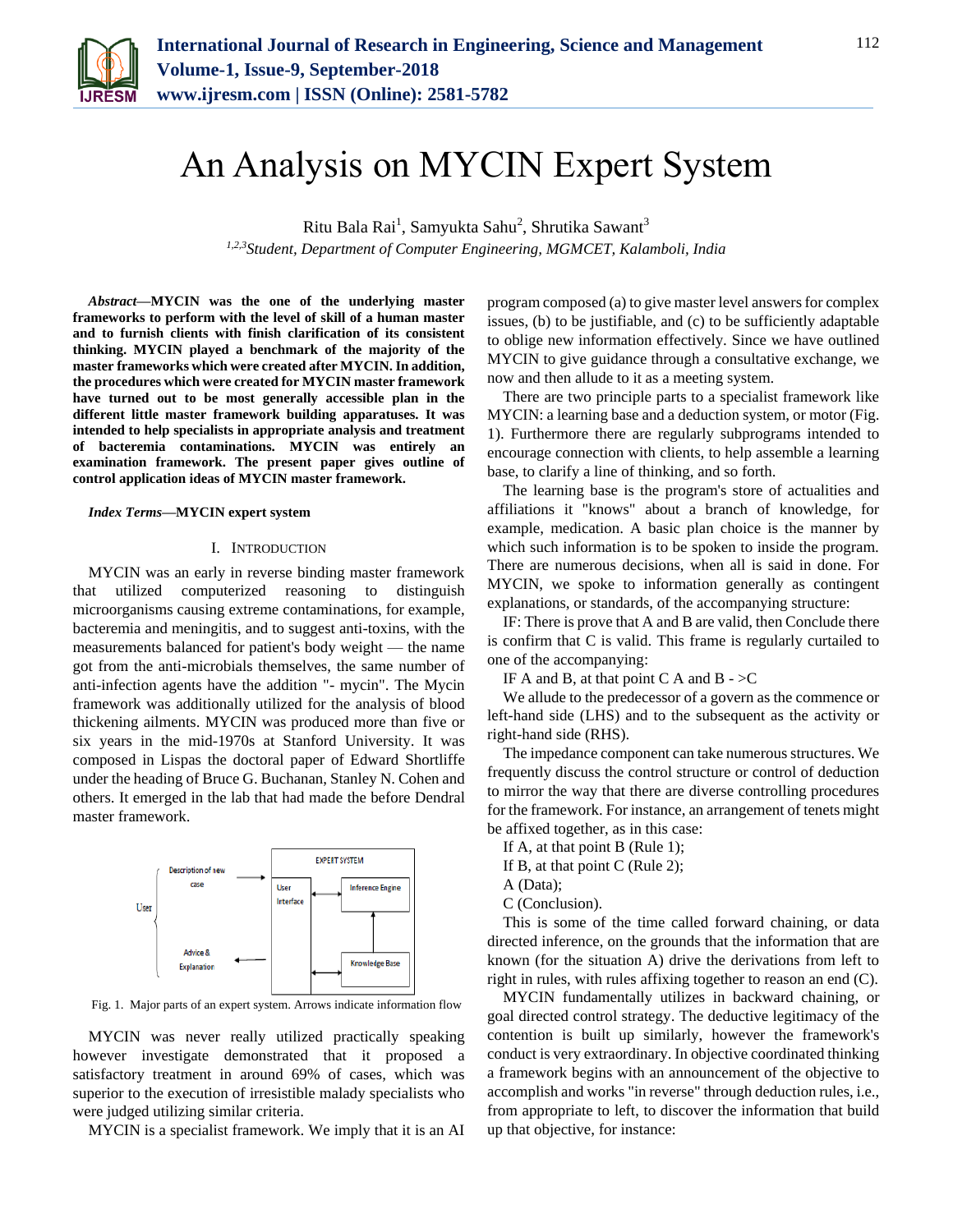

Find out about C (Goal) If B, at that point C (Rule 1) If A, at that point B (Rule 2) If A, at that point C (Implicit rule) Question: Is A valid? (Information)

MYCIN contains a clarification subsystem, for instance, which clarifies the thinking of the execution framework. The way toward mapping a specialist's learning into a program's information base as learning designing. The expected clients of these sorts of apparatuses are either (a) the supposed learning engineers who enable a specialist to define and speak to area particular information for the execution framework or (b) the specialists themselves. Albeit either gathering may likewise run the execution framework to test it, neither covers with the expected routine clients of the execution framework.





Fig. 2. Interaction of a knowledge engineer and domain expert with software tools that aid in building an expert system. Arrows indicate information flow

## II. MYCIN'S TASK DOMAIN-ANTI MICROBIAL SELECTION

Since a fundamental comprehension of MYCIN's undertaking area is vital for seeing quite a bit of what tails, we incorporate here a short depiction of irresistible ailment determination and treatment.

The Nature of the Decision Problem

- Is the Infection Significant?
- What is the Organism's Identity?
- What are the Potentially Useful Drugs?
- Which Drug Is Best for This Patient?

## *A. The Structure of the MYCIN System*

The MYCIN system comprises three major subprograms, as depicted in Fig. 3. The Consultation Program is the core of the system; it interacts with the physician to obtain information about the patient, generating diagnoses and therapy recommendations. The Explanation Program provides explanations and justifications for the program's actions. The

Knowledge-Acquisition Program is used by experts to update the system's knowledge base.



Fig. 3. Structure of the MYCIN's System

## *B. Consultation Program*

Passages from an example discussion are appeared in following information. The specialist's reactions are in capitalized letters following the twofold reference bullet incite. Impressive exertion has gone into the human designing parts of the framework, to make the cooperation as smooth as could be expected under the circumstances. In the event that the client finds an inquiry indistinct, he or she can ask for a rethinking with a rundown of test reactions. An extensive word reference of equivalent words permits the client extraordinary scope in selection of reactions, and basic composing or spelling mistakes are consequently remedied.

- 1) Patient's name: (first-last) \*\* Ankur Meena
- 2) Sex: \*\*M
- 3) Age: \*\* 25
- 4) Are there any societies for Ankur which might be identified with the present disease, and from which living beings have been developed effectively in the microbiology research facility? \*\*y........CULTURE-1
- 5) From what site was the example for CULTURE-1 taken? \*\* BLOOD
- 6) Please give the date and time when CULTURE-1 was gotten. (mo/da/yr time) \*\* Aug 20, 2015 The main living being disengaged from the blood culture of Aug 20, 2015 (CULTURE-I) will be alluded to as: ........ Creature 1........
- 7) Enter the research facility announced personality of ORGANISM-l: \*\*UNKNOWN
- 8) The stain of ORGANISM-l: \*\* NEG
- 9) The sort of ORGANISM-1: \*\* XYZ
- 10) What is the type of the individual life forms (e.g. lancet shaped for cocci, fusiform for poles, and so on)? \*\* FUSlFORM

(Inquiries 1-3 ask for foundation quiet information.) (System amends composing blunder.)

(Commonly character isn't yet known.) (Preliminary lab results give a few pieces of information.) (... more inquiries follow keeping in mind the end goal to accumulate adequate data to construe the character and hugeness of the tainting life forms...)